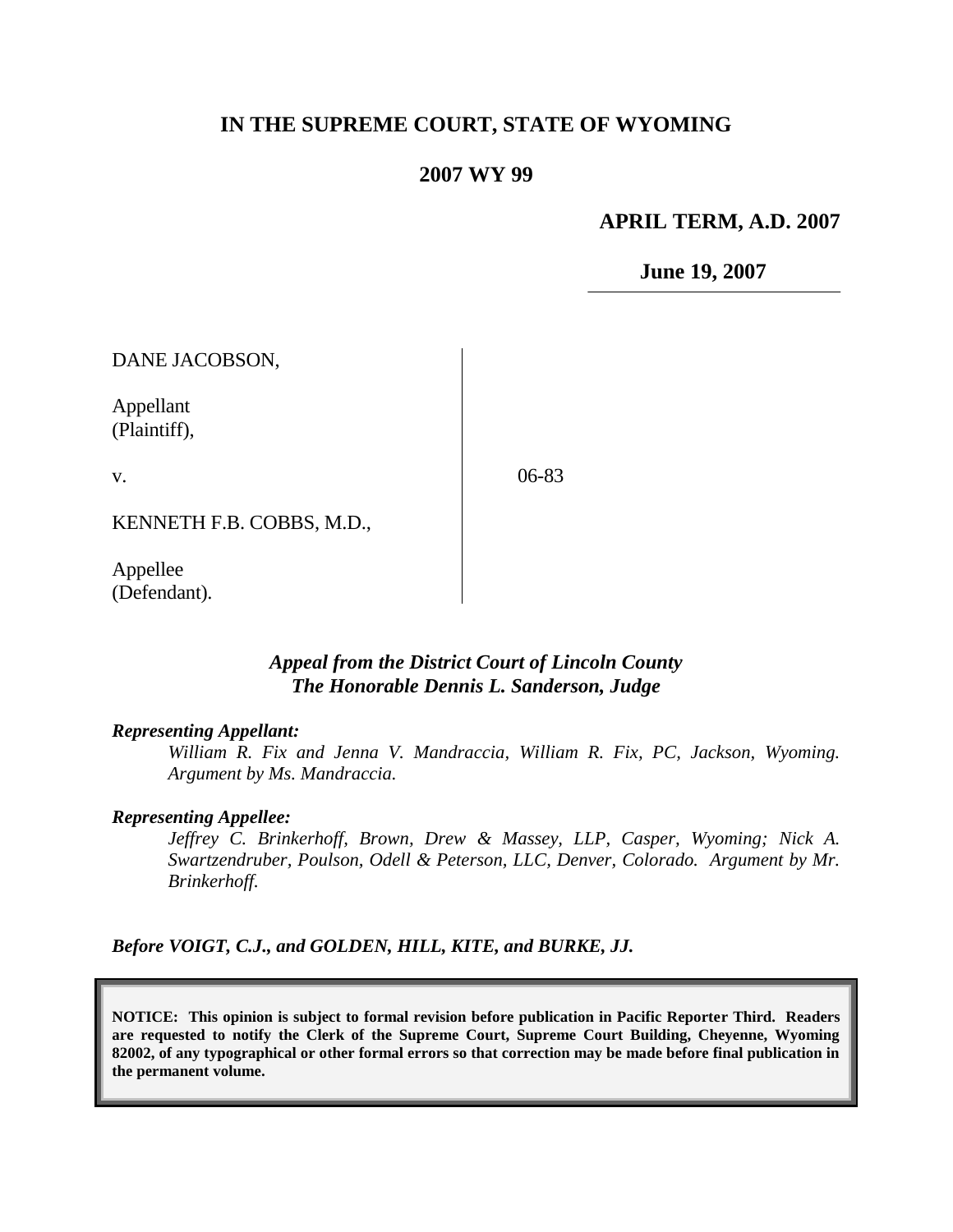#### **BURKE, Justice.**

[¶1] Dane Jacobson filed a medical malpractice action against Kenneth F.B. Cobbs, M.D. In the course of litigation, Dr. Cobbs filed a motion for summary judgment supported by his affidavit in which he opined that his treatment of Mr. Jacobson met the applicable standard of care. Mr. Jacobson failed to substantively oppose the motion and, instead, filed motions to extend the time to respond. The district court denied Mr. Jacobson"s motions and granted summary judgment in favor of Dr. Cobbs. On appeal, Mr. Jacobson contends that the district court abused its discretion in denying his motions for additional time to respond to the summary judgment. Mr. Jacobson also contends that the affidavit filed by Dr. Cobbs was deficient and improperly relied upon by the district court as a basis for the summary judgment. We affirm.

#### *ISSUES*

[¶2] Mr. Jacobson presents the following issues for review:

- I. Whether the lower court"s Order Denying Motion for Enlargement of Time, Denying Rule 56(f) Motion, and Granting Summary Judgment, was proper and in accordance with established law.
- II. Whether the lower court erred in relying on the Affidavit of Kenneth F.B. Cobbs, M.D., as the basis for granting the Defendant's Motion for Summary Judgment.

### *FACTS*

[¶3] On January 28, 2005, Dane Jacobson filed a complaint alleging, *inter alia*, that Dr. Cobbs negligently performed surgery on his left hand. At the time of filing his complaint, Mr. Jacobson was not represented by counsel, although attorney William R. Fix assisted him with the drafting of the complaint. On May 5, 2005, Dr. Cobbs served discovery requests on Mr. Jacobson. Responses to the discovery were due June 8, 2005. Mr. Jacobson requested, and received, a three week extension to respond to the discovery from Dr. Cobbs. Subsequently, Mr. Jacobson requested another extension and was given two additional weeks to respond. On September 8, 2005, Dr. Cobbs sent correspondence to Mr. Jacobson requesting a response to the discovery within ten days. Mr. Jacobson did not respond to the request.<sup>1</sup>

 $\overline{a}$ 

 $1$  Mr. Jacobson submitted his discovery responses on January 13, 2006.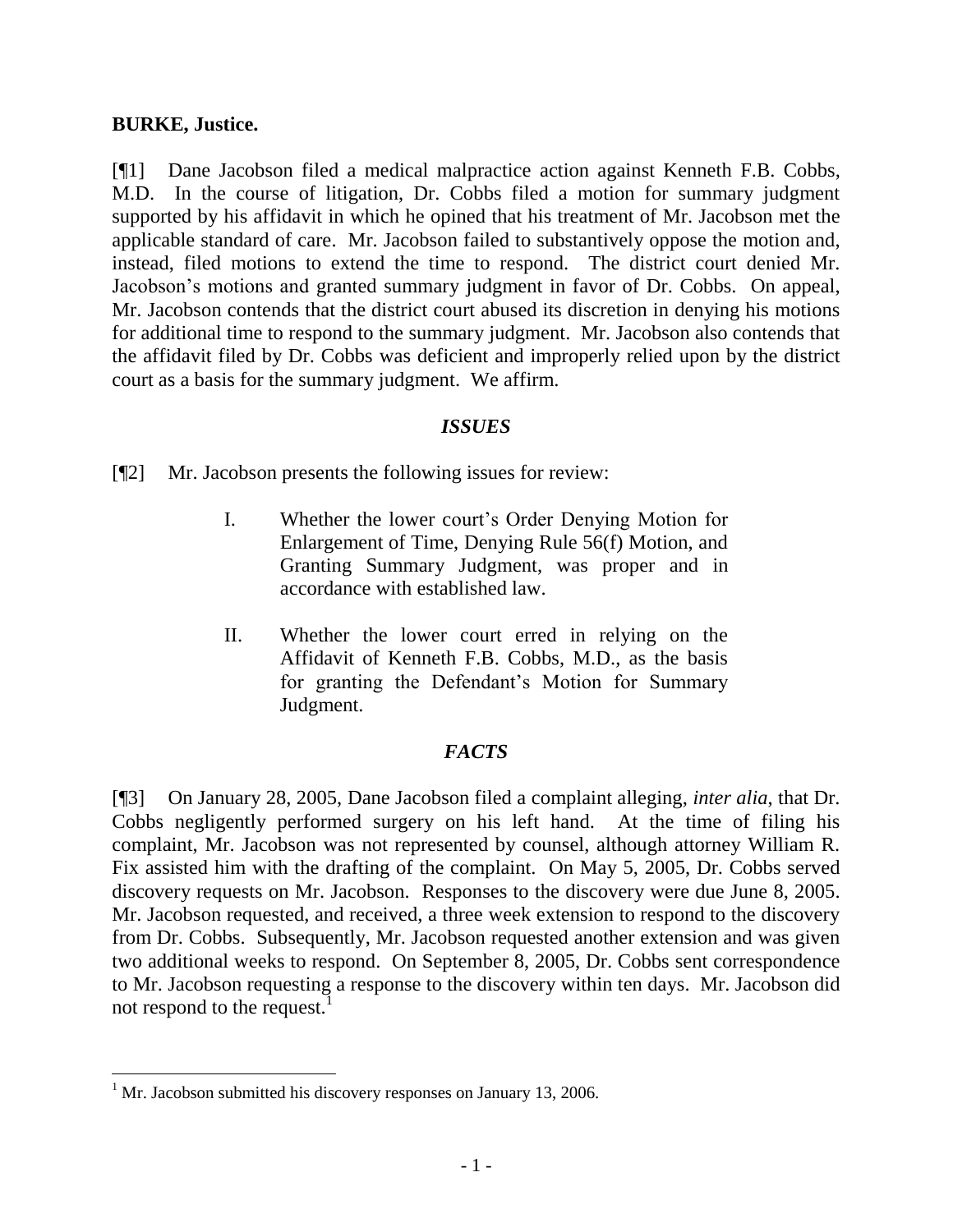[¶4] Recognizing that "no substantial or bona fide action" had taken place, on October 25, 2005, the district court entered an order requiring the parties to "show cause in writing on or before the  $10<sup>th</sup>$  day of November, 2005, why this matter should not be dismissed." Mr. Jacobson did not respond to the district court's order. Dr. Cobbs also did not file a direct response. However, Dr. Cobbs filed a motion for summary judgment and a brief in support of the motion. Additionally, Dr. Cobbs submitted his affidavit stating, among other things, that he met the standard of care in his treatment of Mr. Jacobson.

[¶5] On December 7, 2005, Mr. Fix entered his appearance on behalf of Mr. Jacobson and filed a motion requesting a telephone scheduling conference. The next day, Mr. Jacobson filed the following motions: (1) Plaintiff"s Motion for Enlargement of Time to Respond to Defendant's Motion for Summary Judgment; (2) Plaintiff's Rule 56(f) Motion to Supplement the Record; and (3) Plaintiff"s Designation of Record in Opposition to Defendant"s Motion for Summary Judgment. Mr. Jacobson did not file any expert affidavits countering Dr. Cobbs' affidavit.

[¶6] A hearing was held on January 19, 2006, to address the pending motions. The district court denied Mr. Jacobson"s motions and granted summary judgment in favor of Dr. Cobbs. In finding that summary judgment was appropriate, the district court explained its decision as follows:

> a. The Defendant, as a board certified orthopedic surgeon since 1997, is competent and qualified to set forth the applicable standard of care, to recite the facts pertinent to Plaintiff"s treatment in this case, and to render an opinion based on his review of the relevant medical records as to whether his conduct in treating the Plaintiff departed from the standard of care in any respect;

> b. Defendant has met his burden of proof for summary judgment, through his affidavit and other supporting materials, in showing that his conduct did not depart from the applicable standard of care in treating the Plaintiff;

> c. The effect of the Defendant having met his burden of proof is to establish a *prima facie* case showing the absence of negligence, thereby shifting the burden to the Plaintiff to marshal specific facts and evidence, by way of expert testimony, refuting the evidence submitted by the Defendant;

> d. Despite ample opportunity since the commencement of the suit, including the time after Plaintiff"s counsel"s formal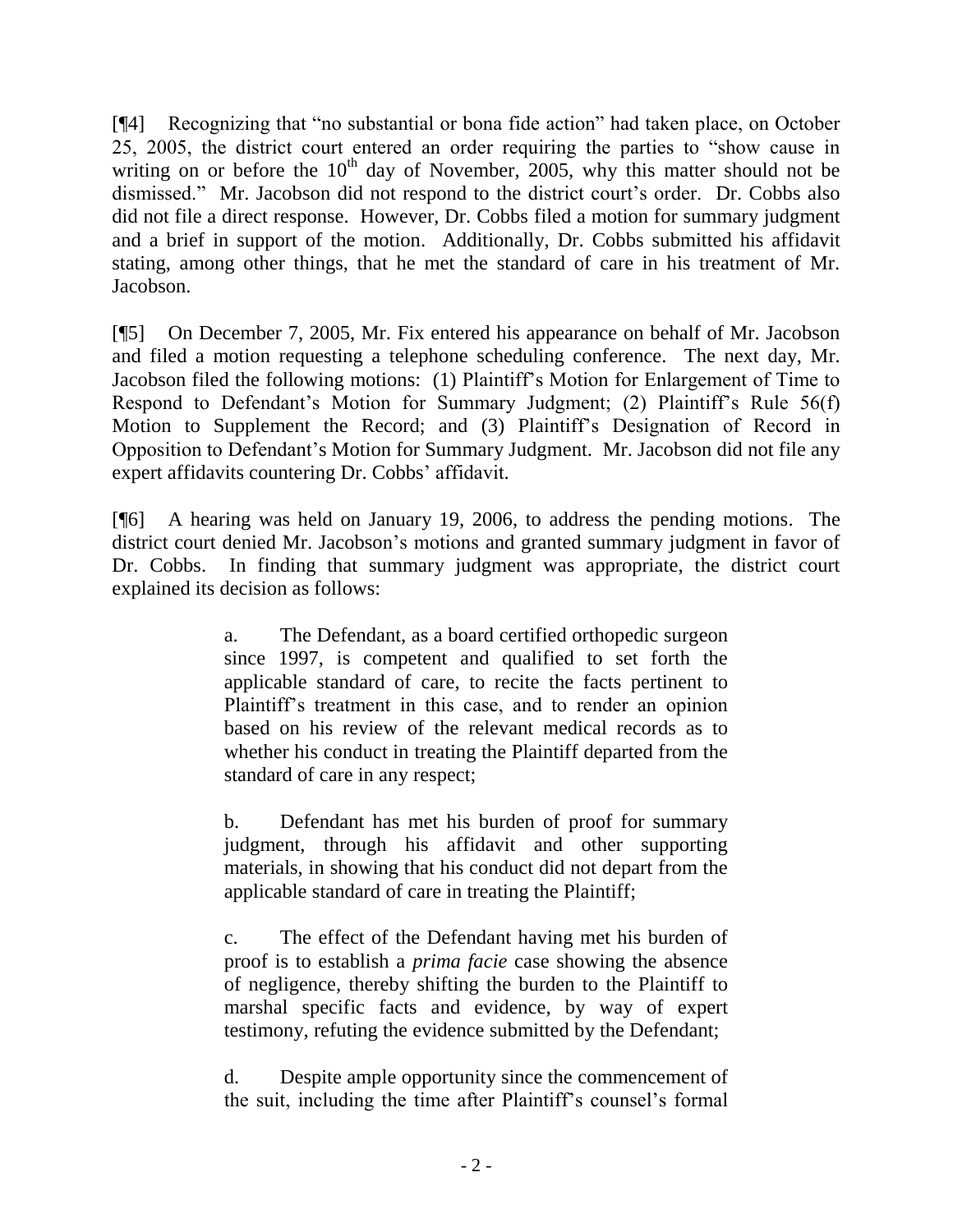entry of appearance, Plaintiff has failed to submit memoranda, expert opinion or other substantive evidence to refute Defendant"s affidavit.

This appeal followed.

### *STANDARD OF REVIEW*

[¶7] A motion for summary judgment is properly granted "if the pleadings, depositions, answers to interrogatories, and admissions on file, together with the affidavits, if any, show that there is no genuine issue as to any material fact and that the moving party is entitled to a judgment as a matter of law." W.R.C.P. 56(c). "A genuine issue of material fact exists when a disputed fact, if proven, would establish or refute an essential element of a cause of action or a defense that a party has asserted." *Linton v. E.C. Cates Agency, Inc.*, 2005 WY 63, 10, 6, 113 P.3d 26, 28 (Wyo. 2005). The propriety of a summary judgment is evaluated

> by employing the same standards and by examining the same material as the district court. We examine *de novo* the record, in the light most favorable to the party opposing the motion, affording to that party the benefit of all favorable inferences that may be drawn from the record. If upon review of the record, doubt exists about the presence of issues of material fact, that doubt must be resolved against the party seeking summary judgment. We accord no deference to the district court"s decisions on issues of law.

*Id.*,  $\P$  7, 113 P.3d at 28 (citations omitted). "Summary judgment is not favored in a negligence action and is, therefore, subject to more exacting scrutiny. We have, however, affirmed summary judgment in negligence cases where the record failed to establish the existence of a genuine issue of material fact." *Jones v. Schabron*, 2005 WY 65, ¶ 9, 113 P.3d 34, 37 (Wyo. 2005) (citations omitted).

# *DISCUSSION*

[¶8] Mr. Jacobson challenges the district court"s decision to grant summary judgment in favor of Dr. Cobbs. First, he claims that it was error for the district court to deny his motions for additional time to respond to the summary judgment motion. Second, he claims that the district court should not have considered the affidavit submitted by Dr. Cobbs in support of his motion for summary judgment. We begin our review with the denial of Mr. Jacobson's motions.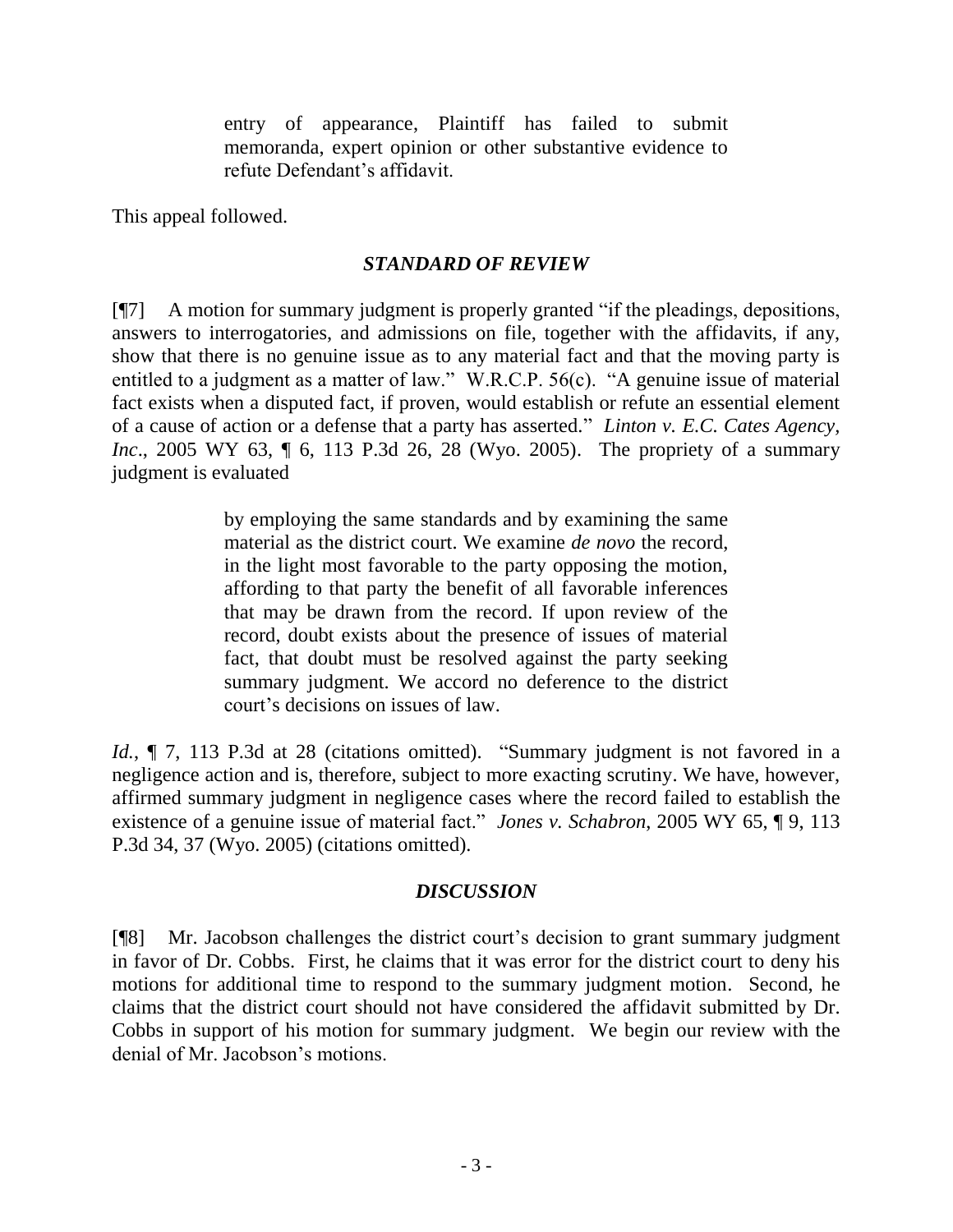#### **I. Motion for Enlargement of Time and W.R.C.P. 56(f) Motion**

[¶9] Mr. Jacobson contends that his Motion for Enlargement of Time and W.R.C.P. 56(f) Motion to Supplement the Record were improperly denied. He argues that he did not have adequate time to obtain an affidavit by a medical expert to oppose Dr. Cobbs" motion for summary judgment because his attorney entered his appearance one month prior to the hearing. Mr. Jacobson also points out that discovery was not yet complete and, as a result, contends that summary judgment was premature.

[¶10] Rule 6(b), of the Wyoming Rules of Civil Procedure, governs extensions of time and provides that "the court. . . for cause shown may at any time in its discretion…order the period enlarged if [the] request . . . is made before the expiration of the period originally prescribed." W.R.C.P. 56(f) provides an alternative way to obtain additional time to respond to a motion for summary judgment. The rule states:

> Should it appear from the affidavits of a party opposing the motion that the party cannot for reasons stated present by affidavit facts essential to justify the party"s opposition, the court may refuse the application for judgment or may order a continuance to permit affidavits to be obtained or depositions to be taken or discovery to be had or may make such other order as is just.

*Id.* We apply an abuse of discretion standard in reviewing the district court's decision denying Mr. Jacobson"s motions for additional time. The district court

> has broad discretion in granting or denying a motion for continuance, and absent a manifest abuse of discretion, the reviewing court will not disturb such ruling. To find an abuse of discretion, the refusal must be so arbitrary as to deny appellant due process, and the burden rests upon appellant to prove actual prejudice and a violation of his rights. Upon review we look at the peculiar circumstances of the case and the reasons presented to the trial judge at the time of the request.

*Abraham v. Great Western Energy, LLC*[, 2004 WY 145, ¶ 16, 101 P.3d 446, 454 \(Wyo.](http://www.lexis.com/research/xlink?app=00075&view=full&searchtype=get&search=2004+WY+145)  [2004\)](http://www.lexis.com/research/xlink?app=00075&view=full&searchtype=get&search=2004+WY+145) (citing *Byrd v. Mahaffey*, 2003 WY 137, ¶ 7, 78 P.3d 671, 673 (Wyo. 2003)).

[¶11] The district court explained its reasons for denying the request for additional time:

All of the delays and lack of bona fide action in this case – including the failure to answer or respond to discovery served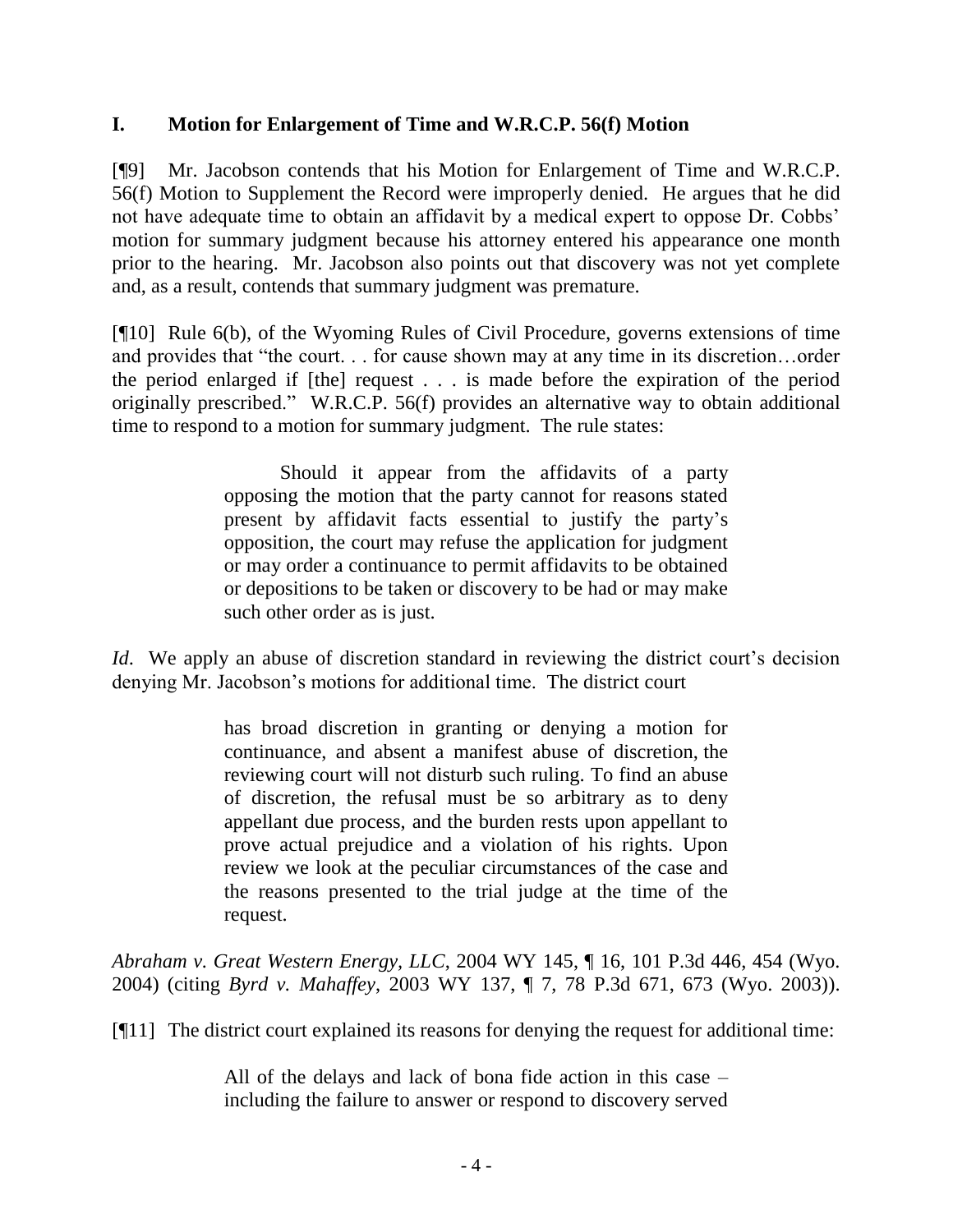by Defendant (even after multiple extensions), the failure to seek a scheduling order, the failure to serve discovery on the Defendant, the failure to respond to this Court's Order to Show Cause, and the failure [to] respond substantively to Defendant"s Motion for Summary Judgment within the time prescribed under the Rules of Civil Procedure – are due to the Plaintiff"s own choice not to prosecute this action.

We cannot disagree with the district court's assessment.

[¶12] Mr. Jacobson acknowledges that he failed to conduct discovery or consult an expert at any time during the course of the litigation. Regardless, he contends that summary judgment cannot be granted, in any case, if the discovery process has not been completed. He relies on *Abraham v. Great Western Energy, LLC,* 2004 WY 145, 101 P.3d 446 (Wyo. 2004), as support for his position. His reliance is misplaced.

[¶13] In *Abraham*, discovery was ongoing and the parties were in the process of deposing key witnesses when the district court granted summary judgment. We reversed the district court's decision explaining that "W.R.C.P.  $56(c)$  presupposes that discovery is complete and, *ordinarily*, discovery on the issues which are the subject of the summary judgment motion *should be* allowed to be completed before a motion for summary judgment is scheduled, heard, and decided." *Abraham*, ¶ 19, 101 P.3d at 455 (emphasis added). We concluded that "[b]y scheduling the hearing on the motions for summary judgment before the deadline for discovery had passed and, thus, not allowing the Abrahams adequate time to prepare and file any other pertinent materials prior to that hearing, they were deprived of the protections to due process afforded by the applicable rules of civil procedure." *Id.*

[¶14] The permissive language used in *Abraham* does not lead to the conclusion that the court abused its discretion in denying Mr. Jacobson"s motions in the present case. Rule 56 does not require that discovery be completed prior to entry of summary judgment. Rather, there must have been adequate time allowed for discovery to be conducted. *See, e.g., Keller v. Anderson*, Wyo., 554 P.2d 1253, 1262 (1976) (motion for enlargement of time denied because plaintiff had adequate time to prepare and file necessary papers to respond to motion for summary judgment). *See also Hatton v. Energy Elec. Co.,* 2006 WY 151,  $\P$  20, 148 P.3d 8, 16 (Wyo. 2006) (clarifying that "we did not rule a district court may never grant summary judgment before discovery has been completed, only that ordinarily, if doing so would unfairly prevent the opposing party from discovering contradictory evidence, it would be an abuse of discretion not to grant a request for a continuance to allow adequate time for such discovery"). Unlike the situation in *Abraham,* Mr. Jacobson was not relying on any deadlines set by a scheduling order and had over ten months in which to commence discovery. Mr. Jacobson simply failed to take any action during the pendency of this matter to commence or complete discovery.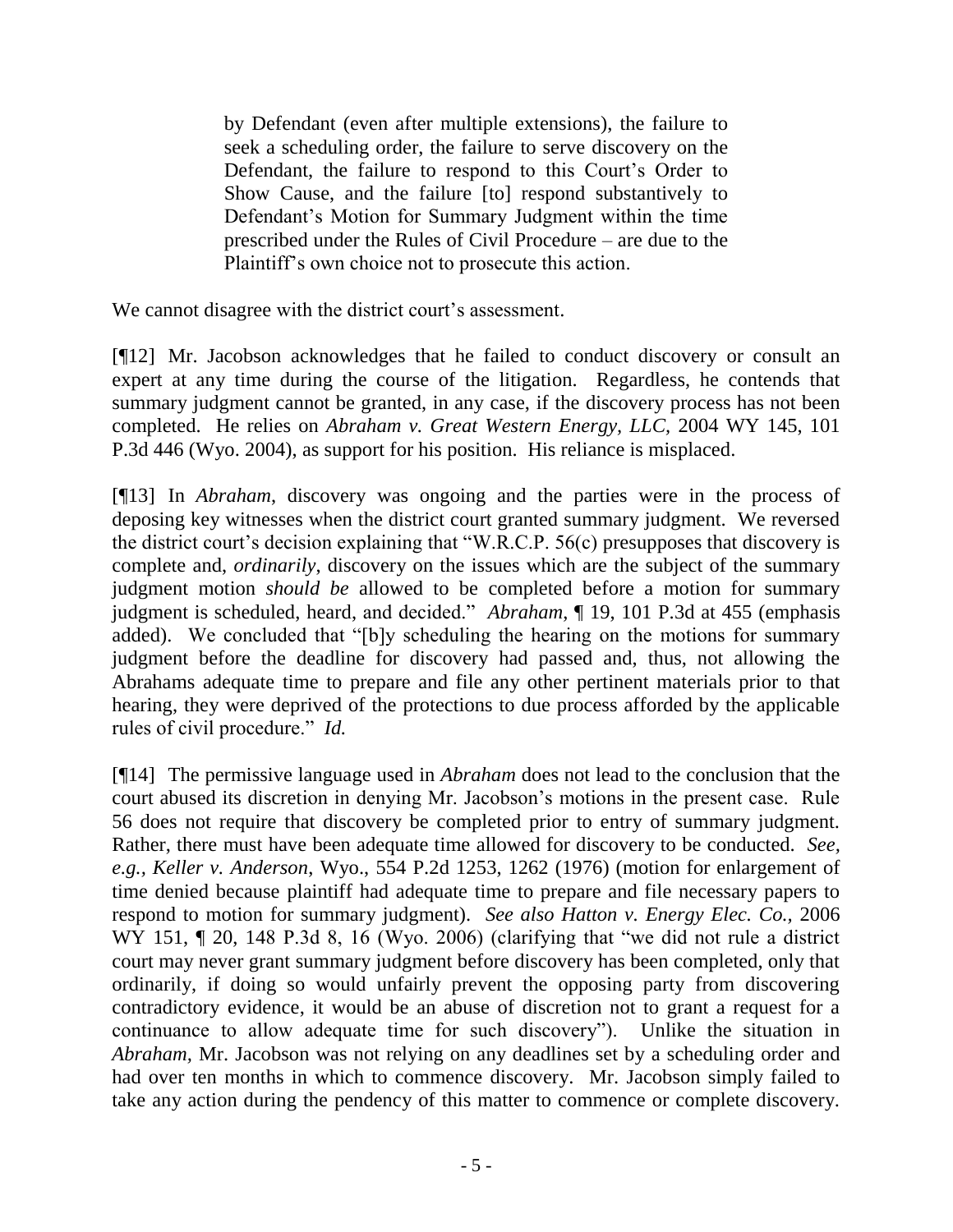We find no abuse of discretion in the district court's denial of the Motion for Enlargement of Time.

[¶15] We also do not find that the district court erred by denying Mr. Jacobson"s W.R.C.P. 56(f) motion. Mr. Jacobson offered no legitimate justification for his failure to obtain expert medical testimony in support of his malpractice claim. The sole basis of his request for additional time was his assertion that "[a]s discovery progresses, it is believed that defendant Kenneth F.B. Cobbs" position will be controverted by expert medical testimony and evidence." Where a party filing a Rule 56(f) motion has been dilatory, an extension of time is not required. *[Jensen v. Redevelopment Agency](http://www.lexis.com/research/xlink?app=00075&view=full&searchtype=get&search=998+F.2d+1554)*, 998 F.2d 1550, 1554 [\(10th Cir. 1993\).](http://www.lexis.com/research/xlink?app=00075&view=full&searchtype=get&search=998+F.2d+1554) *See also [United States v. Bob Stofer Oldsmobile-Cadillac, Inc](http://www.lexis.com/research/xlink?app=00075&view=full&searchtype=get&search=766+F.2d+1153)*., 766 [F.2d 1147, 1153 \(7th Cir. 1985\)](http://www.lexis.com/research/xlink?app=00075&view=full&searchtype=get&search=766+F.2d+1153) ("A party who has been dilatory in discovery may not use Rule 56(f) to gain a continuance where he has made only vague assertions that further discovery would develop genuine issues of material fact."); *Abiodun v. Martin Oil Service, Inc*., 475 F.2d 142 (7th Cir.), *cert. denied*, 414 U.S. 866, 94 S.Ct. 57, 38 L.Ed.2d 86 (1973); *Waldron v. Cities Service Co*., 361 F.2d 671 (2d Cir. 1966), *aff'd sub nom. First Nat'l Bank v. Cities Service Co.*, 391 U.S. 253, 88 S.Ct. 1575, 20 L.Ed.2d 569 (1968), *reh'g denied*, 393 U.S. 901, 89 S.Ct. 63, 21 L.Ed.2d 188 (1968).

[¶16] Although we have recognized that "certain leniency is accorded to *pro se*  litigants," we have also reiterated that "the proper administration of justice requires reasonable adherence to the same rules of evidence, procedure and requirements of the court as expected of those qualified to practice law." *Stoneking v. Wheatland Rural Elec. Ass'n,* 2003 WY 81, ¶ 12, 72 P.3d 272, 276 (Wyo. 2003). Under the circumstances presented, we do not find that the district court abused its discretion in denying Mr. Jacobson"s requests for additional time.

# **II. Affidavit of Dr. Cobbs**

[¶17] In his second issue, Mr. Jacobson contends that the district court "erred when it relied exclusively" upon the affidavit of Dr. Cobbs. Mr. Jacobson terms the affidavit as "entirely self-serving and conclusory" and contends that the district court "should not have considered it." Mr. Jacobson offers no support for his position and fails to direct our attention to any specific portion of Dr. Cobbs" affidavit that he finds problematic.

[¶18] W.R.C.P. 56(e) governs the submission of supporting affidavits for summary judgment purposes and provides that:

> Supporting and opposing affidavits shall be made on personal knowledge, shall set forth such facts as would be admissible in evidence, and shall show affirmatively that the affiant is competent to testify to the matters stated therein. Sworn or certified copies of all papers or parts thereof referred to in an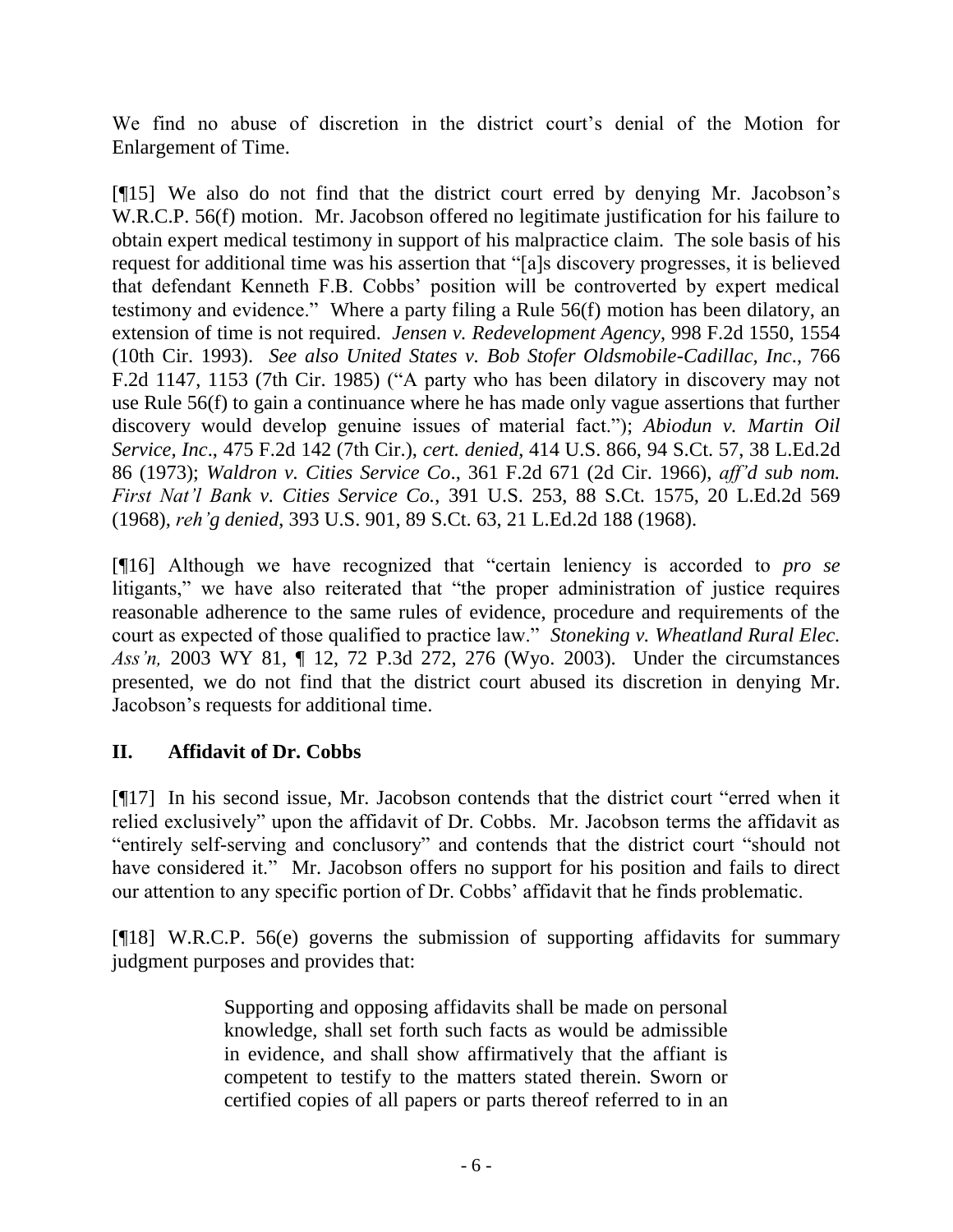affidavit shall be attached thereto or served therewith. The court may permit affidavits to be supplemented or opposed by depositions, answers to interrogatories, or further affidavits. When a motion for summary judgment is made and supported as provided in this rule an adverse party may not rest upon the mere allegations or denials of the adverse party"s pleading, but the adverse party"s response, by affidavits or as otherwise provided in this rule, must set forth specific facts showing that there is a genuine issue for trial. If the adverse party does not so respond, summary judgment, if appropriate, shall be entered against the adverse party.

Upon our review, we find that the affidavit of Dr. Cobbs is sufficient under these standards. The affidavit is based upon Dr. Cobbs" personal knowledge. It sets forth his qualifications and background. It describes his treatment of Mr. Jacobson. The medical records upon which Dr. Cobbs relied are attached and Dr. Cobbs sets forth his opinion that his treatment did not fall below the appropriate standard of care.

[¶19] Mr. Jacobson also asserts that summary judgment was not proper because Dr. Cobbs "failed to provide an affidavit from an independent medical doctor who has no interest in the pending case." He contends that an affidavit of a defendant doctor in a medical malpractice action is inadequate as a matter of law to provide an opinion regarding whether the doctor failed to meet the required standard of care. Again, Mr. Jacobson offers no legal authority to support that position and we would be justified in refusing to consider that argument. *See, e.g., Odegard v. Odegard,* 2003 WY 67, ¶ 29, 69 P.3d 917, 925 (Wyo. 2003).

[¶20] We would note, however, that a defendant doctor in a medical malpractice action may supply an affidavit expressing opinions regarding the standard of care and whether that standard was met in the instant case. For example, in *Keller*, we found affidavits submitted by the defendant doctors in support of their motions for summary judgment adequate. We stated:

> In support of their motions for summary judgment, the doctors filed factual and detailed affidavits describing the participation of each affiant in the plaintiff"s case, delineating the details of the medical procedure, care, treatment and ministration. Each doctor expressed his opinion that the practices undertaken met and complied with the medical-care and treatment standards for like care and service at the time and place administered. The affidavit of the hospital was likewise factual and in all ways adequate for summary judgment purposes.